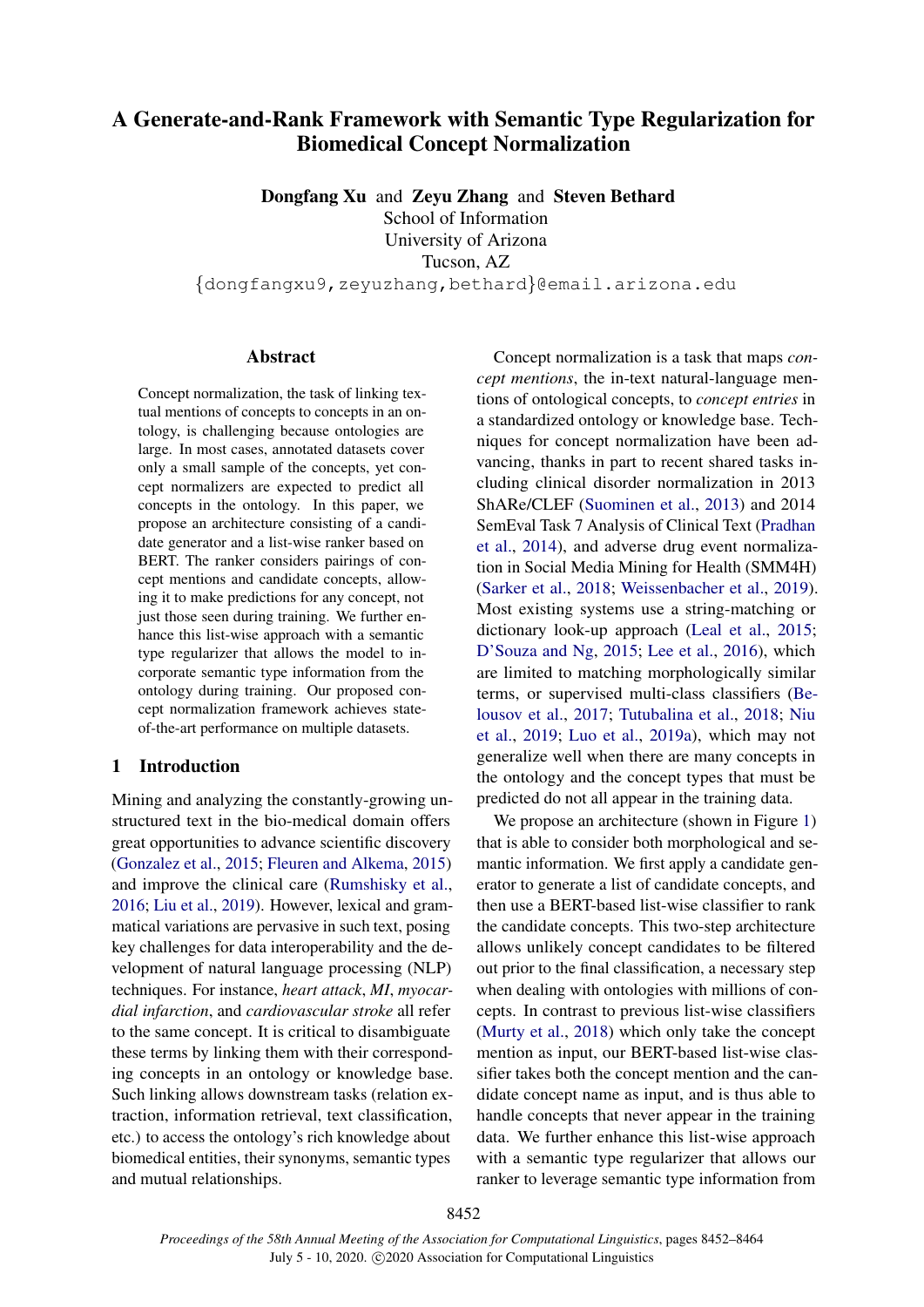<span id="page-1-0"></span>

| Candidate Generator                               | Ranker                                                                             |                   |  |  |
|---------------------------------------------------|------------------------------------------------------------------------------------|-------------------|--|--|
| (multi-class BERT classifier or Lucene)           | (list-wise BERT classifier)                                                        |                   |  |  |
|                                                   |                                                                                    |                   |  |  |
| C <sub>0220870</sub>                              | [CLS] head spinning a little [SEP] Lightheadedness [SEP] Light-headed feeling      | 0.4               |  |  |
| head spinning a little $\longrightarrow$ C0012833 | $\rightarrow$ [CLS] head spinning a little [SEP] Dizzyness [SEP] Dizziness symptom | $\rightarrow 0.5$ |  |  |
| C0018681                                          | [CLS] head spinning a little [SEP] headache [SEP] head pains                       | 0.1               |  |  |
| C <sub>0</sub> 393760                             |                                                                                    |                   |  |  |
| $\cdot$                                           |                                                                                    |                   |  |  |

Figure 1: Proposed architecture for concept normalization: candidate generation and ranking.

the ontology during training.

Our work makes the following contributions:

- Our proposed concept normalization framework achieves state-of-the-art performance on multiple datasets.
- We propose a concept normalization framework consisting of a candidate generator and a list-wise classifier. Our framework is easier to train and the list-wise classifier is able to predict concepts never seen during training.
- We introduce a semantic type regularizer which encourages the model to consider the semantic type information of the candidate concepts. This semantic type regularizer improves performance over the BERT-based listwise classifier on multiple datasets.

The code for our proposed generate-and-rank framework is available at [https://github.com/](https://github.com/dongfang91/Generate-and-Rank-ConNorm) [dongfang91/Generate-and-Rank-ConNorm](https://github.com/dongfang91/Generate-and-Rank-ConNorm).

# 2 Related work

Traditional approaches for concept normalization involve string match and dictionary look-up. These approaches differ in how they construct dictionaries, such as collecting concept mentions from the labeled data as extra synonyms [\(Leal et al.,](#page-9-3) [2015;](#page-9-3) [Lee et al.,](#page-9-4) [2016\)](#page-9-4), and in different string matching techniques, such as string overlap and edit distance [\(Kate,](#page-9-7) [2016\)](#page-9-7). Two of the most commonly used knowledge-intensive concept normalization tools, MetaMap [\(Aronson,](#page-8-2) [2001\)](#page-8-2) and cTAKES [\(Savova](#page-10-7) [et al.,](#page-10-7) [2010\)](#page-10-7) both employ rules to first generate lexical variants for each noun phrase and then conduct dictionary look-up for each variant. Several systems [\(D'Souza and Ng,](#page-8-0) [2015;](#page-8-0) [Jonnagaddala et al.,](#page-9-8) [2016\)](#page-9-8) have demonstrated that rule-based concept normalization systems achieve performance competitive with other approaches in a *sieve-based approach* that carefully selects combinations and orders of dictionaries, exact and partial matching, and heuristic rules. However, such rule-based approaches struggle when there are great variations between concept mention and concept, which is common, for example, when comparing social media text to medical ontologies.

Due to the availability of shared tasks and annotated data, the field has shifted toward machine learning techniques. We divide the machine learning approaches into two categories, classification [\(Savova et al.,](#page-10-8) [2008;](#page-10-8) [Stevenson et al.,](#page-10-9) [2009;](#page-10-9) [Lim](#page-9-9)[sopatham and Collier,](#page-9-9) [2016;](#page-9-9) [Yepes,](#page-10-10) [2017;](#page-10-10) [Festag](#page-9-10) [and Spreckelsen,](#page-9-10) [2017;](#page-9-10) [Lee et al.,](#page-9-11) [2017;](#page-9-11) [Tutubalina](#page-10-5) [et al.,](#page-10-5) [2018;](#page-10-5) [Niu et al.,](#page-10-6) [2019\)](#page-10-6) and learning to rank [\(Leaman et al.,](#page-9-12) [2013;](#page-9-12) [Liu and Xu,](#page-9-13) [2017;](#page-9-13) [Li et al.,](#page-9-14) [2017;](#page-9-14) [Nguyen et al.,](#page-9-15) [2018;](#page-9-15) [Murty et al.,](#page-9-6) [2018\)](#page-9-6).

Most classification-based approaches using deep neural networks have shown strong performance. They differ in using different architectures, such as Gated Recurrent Units (GRU) with attention mechanisms [\(Tutubalina et al.,](#page-10-5) [2018\)](#page-10-5), multi-task learning with auxiliary tasks to generate attention weights [\(Niu et al.,](#page-10-6) [2019\)](#page-10-6), or pre-trained transformer networks [\(Li et al.,](#page-9-16) [2019;](#page-9-16) [Miftahutdinov](#page-9-17) [and Tutubalina,](#page-9-17) [2019\)](#page-9-17); different sources for training word embeddings, such as Google News [\(Lim](#page-9-9)[sopatham and Collier,](#page-9-9) [2016\)](#page-9-9) or concept definitions from the Unified Medical Language System (UMLS) Metathesaurus [\(Festag and Spreckelsen,](#page-9-10) [2017\)](#page-9-10); and different input representations, such as using character embeddings [\(Niu et al.,](#page-10-6) [2019\)](#page-10-6). All classification approaches share the disadvantage that the output space must be the same size as the number of concepts to be predicted, and thus the output space tends to be small such as 2,200 concepts in [\(Limsopatham and Collier,](#page-9-9) [2016\)](#page-9-9) and around 22,500 concepts in [\(Weissenbacher et al.,](#page-10-4) [2019\)](#page-10-4). Classification approaches also struggle with concepts that have only a few example mentions in the training data.

Researchers have applied point-wise learning to rank [\(Liu and Xu,](#page-9-13) [2017;](#page-9-13) [Li et al.,](#page-9-14) [2017\)](#page-9-14), pairwise learning to rank [\(Leaman et al.,](#page-9-12) [2013;](#page-9-12) [Nguyen](#page-9-15)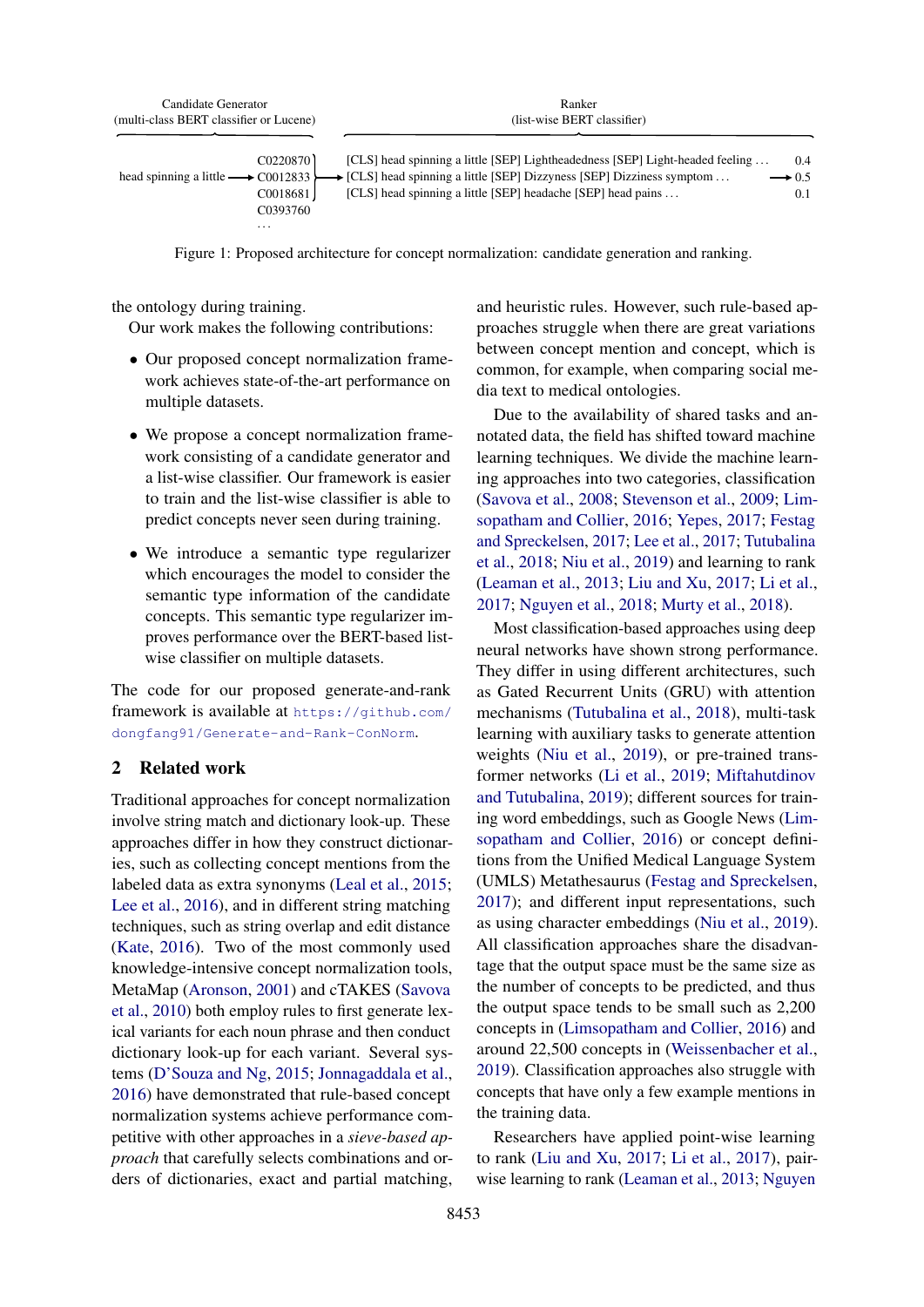[et al.,](#page-9-15) [2018\)](#page-9-15), and list-wise learning to rank [\(Murty](#page-9-6) [et al.,](#page-9-6) [2018;](#page-9-6) [Ji et al.,](#page-9-18) [2019\)](#page-9-18) on concept normalization. Generally, the learning-to-rank approach has the advantage of reducing the output space by first obtaining a smaller list of possible candidate concepts via a candidate generator and then ranking them. DNorm [\(Leaman et al.,](#page-9-12) [2013\)](#page-9-12), based on a pair-wise learning-to-rank model where both mentions and concept names were represented as TF-IDF vectors, was the first to use learning-to-rank for concept normalization and achieved the best performance in the ShARe/CLEF eHealth 2013 shared task. List-wise learning-to-rank approaches are both computationally more efficient than pairwise learning-to-rank [\(Cao et al.,](#page-8-3) [2007\)](#page-8-3) and empirically outperform both point-wise and pair-wise approaches [\(Xia et al.,](#page-10-11) [2008\)](#page-10-11). There are two implementations of list-wise classifiers using neural networks for concept normalization: [Murty et al.](#page-9-6) [\(2018\)](#page-9-6) treat the selection of the best candidate concept as a flat classification problem, losing the ability to handle concepts not seen during training; [Ji](#page-9-18) [et al.](#page-9-18) [\(2019\)](#page-9-18) take a generate-and-rank approach similar to ours, but they do not leverage resources such as synonyms or semantic type information from UMLS in their BERT-based ranker.

#### 3 Proposed methods

#### 3.1 Concept normalization framework

We define a concept mention  $m$  as an abbreviation such as "MI", a noun phrase such as "heart attack", or even a short text such as "an obstruction of the blood supply to the heart". The goal is then to assign  $m$  with a concept  $c$ . Formally, given a list of pre-identified concept mentions  $M = \{m_1, m_2, ..., m_n\}$  in the text and an ontology or knowledge base with a set of concepts  $C = \{c_1, c_2, ..., c_t\}$ , the goal of concept normalization is to find a mapping function  $c_i = f(m_i)$  that maps each textual mention to its correct concept.

We approach concept normalization in two steps: we first use a candidate generator  $G(m, C) \rightarrow C_m$ to generate a list of candidate concepts  $C_m$  for each mention m, where  $C_m \subseteq C$  and  $|C_m| \ll |C|$ . We then use a candidate ranker  $R(m, C_m) \rightarrow C_m$ , where  $\hat{C}_m$  is a re-ranked list of candidate concepts sorted by their relevance, preference, or importance. But unlike information retrieval tasks where the order of candidate concepts in the sorted list  $C_m$  is crucial, in concept normalization we care only that the one true concept is at the top of the list.

The main idea of the two-step approach is that we first use a simple and fast system with high recall to generate candidates, and then a more precise system with more discriminative input to rank the candidates.

#### 3.2 Candidate generator

We implement two kinds of candidate generators: a BERT-based multi-class classifier when the number of concepts in the ontology is small, and a Lucene-based<sup>[1](#page-2-0)</sup> dictionary look-up when there are hundreds of thousands of concepts in the ontology.

#### 3.2.1 BERT-based multi-class classifier

BERT [\(Devlin et al.,](#page-8-4) [2019\)](#page-8-4) is a contextualized word representation model that has shown great performance in many NLP tasks. Here, we use BERT in a multi-class text-classification configuration as our candidate concept generator. We use the final hidden vector  $V_m \in \mathbb{R}^H$  corresponding to the first input token ([CLS]) generated from  $BERT(m)$  and a classification layer with weights  $W \in \mathbb{R}^{|C| \times H}$ , and train the model using a standard classification loss:

$$
L_G = y * log(softmax(V_m W^T))
$$
 (1)

where y is a one-hot vector, and  $|y| = |C|$ . The score for all concepts is calculated as:

$$
p(C) = softmax(V_m W^T)
$$
 (2)

We select the top k most probable concepts in  $p(C)$ and feed that list  $C_m$  to the ranker.

# 3.2.2 Lucene-based dictionary look-up system

Multi-pass sieve rule based systems [\(D'Souza and](#page-8-0) [Ng,](#page-8-0) [2015;](#page-8-0) [Jonnagaddala et al.,](#page-9-8) [2016;](#page-9-8) [Luo et al.,](#page-9-19) [2019b\)](#page-9-19) achieve competitive performance when used with the right combinations and orders of different dictionaries, exact and partial matching, and heuristic rules. Such systems relying on basic lexical matching algorithms are simple and fast to implement, but they are only able to generate candidate concepts which are morphologically similar to a given mention.

Inspired by the work of [Luo et al.](#page-9-19) [\(2019b\)](#page-9-19), we implement a Lucene-based sieve normalization system which consists of the following components (see Appendix [A.1](#page-11-0) for details):

<span id="page-2-0"></span><sup>1</sup><https://lucene.apache.org/>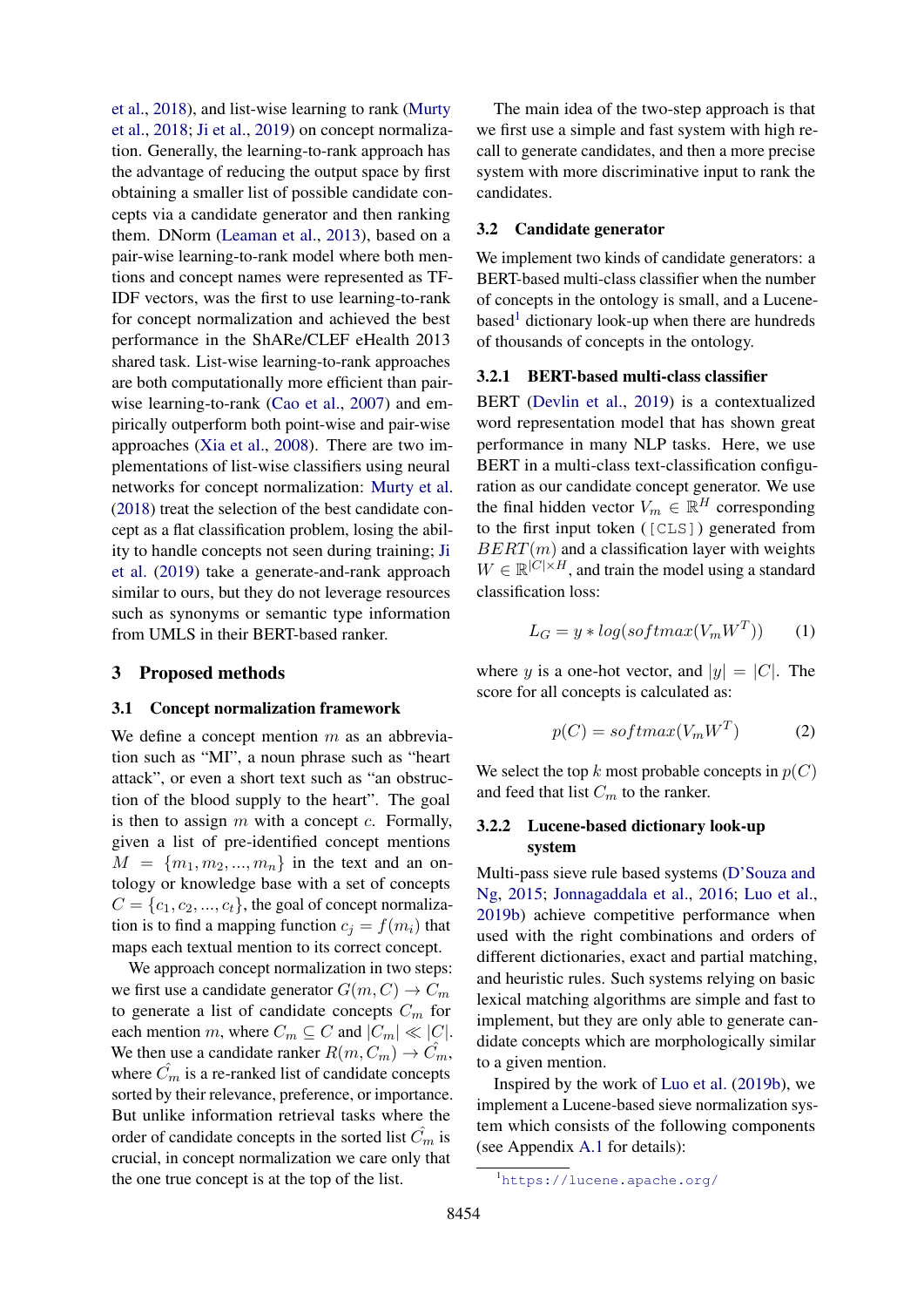- a. Lucene index over the training data finds all mentions that exactly match m.
- b. Lucene index over ontology finds concepts whose preferred name exactly matches m.
- c. Lucene index over ontology finds concepts where at least one synonym of the concept exactly matches m.
- <span id="page-3-2"></span>d. Lucene index over ontology finds concepts where at least one synonym of the concept has high character overlap with m.

The ranked list  $C_m$  generated by this system is fed as input to the candidate ranker.

#### 3.3 Candidate ranker

After the candidate generator produces a list of concepts, we use a BERT-based list-wise classifier to select the most likely candidate. BERT allows us to match morphologically dissimilar (but semantically similar) mentions and concepts, and the list-wise classifier takes both mention and candidate concepts as input, allowing us to handle concepts that appear infrequently (or never) in the training data.

Here, we use BERT similar to a question answering configuration, where given a concept mention  $m$ , the task is to choose the most likely candidate concept  $c_m$  from all candidate concepts  $C_m$ . As shown in Figure [1,](#page-1-0) our classifier input includes the text of the mention  $m$  and all synonyms of the candidate concept  $c_m$ , and takes the form  $[CLS]$  m  $[SEP]$   $syn_1(c_m)$   $[SEP]$ ... [SEP]  $syn_s(c_m)$  [SEP], where  $syn_i(c_m)$  is the  $i^{\text{th}}$  synonym of concept  $c_m^2$  $c_m^2$ . We calculate the final hidden vector  $V_{(m,c_m)} \in \mathbb{R}^H$  corresponding to the first input token ([CLS]) generated from BERT for each such input, and then concatenate the hidden vectors of all candidate concepts to form a matrix  $V_{(m,C_m)} \in \mathbb{R}^{|C_m| \times H}$ . We use this matrix and classification layer weights  $W \in \mathbb{R}^H$ , and compute a standard classification loss:

$$
L_R = y * log(softmax(V_{(m,C_m)}W^T)).
$$
 (3)

where y is a one-hot vector, and  $|y| = |C_m|$ .

## 3.4 Semantic type regularizer

To encourage the list-wise classifier towards a more informative ranking than just getting the correct concept at the top of the list, we propose a semantic type regularizer that is optimized when candidate concepts with the correct semantic type are ranked above candidate concepts with incorrect types. The semantic type of the candidate concept is assumed correct only if it exactly matches the semantic type of the gold truth concept. If the concept has multiple semantic types, all must match. Our semantic type regularizer consists of two components:

$$
R_p(\hat{y}_t, \hat{y}_p) = \sum_{p \in P(y)} (m_1 + \hat{y}_p - \hat{y}_t)
$$
 (4)

$$
R_n(\hat{y}_p, \hat{y}_n) = \sum_{p \in P(y)} \max_{n \in N(y)} (m_2 + \hat{y}_n - \hat{y}_p) \tag{5}
$$

where  $\hat{y} = V_{(m,c_m)} W^T$ ,  $N(y)$  is the set of indexes of candidate concepts with incorrect semantic types (negative candidates),  $P(y)$  (positive candidates) is the complement of  $N(y)$ ,  $\hat{y}_t$  is the score of the gold truth candidate concept, and thus  $t \in P(y)$ . The margins  $m_1$  and  $m_2$  are hyper-parameters for controlling the minimal distances between  $\hat{y}_t$  and  $\hat{y}_p$  and between  $\hat{y}_p$  and  $\hat{y}_n$ , respectively. Intuitively,  $R_p$  tries to push the score of the gold truth concept above all positive candidates at least by  $m_1$ , and  $R_n$  tries to push the best scored negative candidate below all positive candidates by  $m_2$ .

The final loss function we optimize for the BERTbased list-wise classifier is:

$$
L = L_R + \lambda R_p(\hat{y}_t, \hat{y}_p) + \mu R_n(\hat{y}_p, \hat{y}_n)
$$
 (6)

where  $\lambda$  and  $\mu$  are hyper-parameters to control the tradeoff between standard classification loss and the semantic type regularizer.

#### 4 Experiments

### 4.1 Datasets

Our experiments are conducted on three social media datasets, AskAPatient [\(Limsopatham and Col](#page-9-9)[lier,](#page-9-9) [2016\)](#page-9-9), TwADR-L [\(Limsopatham and Collier,](#page-9-9) [2016\)](#page-9-9), and SMM4H-17 [\(Sarker et al.,](#page-10-3) [2018\)](#page-10-3), and one clinical notes dataset, MCN [\(Luo et al.,](#page-9-19) [2019b\)](#page-9-19). We summarize dataset characteristics in Table [1.](#page-4-0)

AskAPatient The AskAPatient dataset<sup>[3](#page-3-1)</sup> contains 17,324 adverse drug reaction (ADR) annotations collected from blog posts. The mentions are mapped to 1,036 medical concepts with

<span id="page-3-0"></span><sup>&</sup>lt;sup>2</sup>In preliminary experiments, we tried only the concept's preferred term and several other ways of separating synonyms, but none of these resulted in better performance.

<span id="page-3-1"></span><sup>3</sup>[http://dx.doi.org/10.5281/zenodo.](http://dx.doi.org/10.5281/zenodo.55013) [55013](http://dx.doi.org/10.5281/zenodo.55013)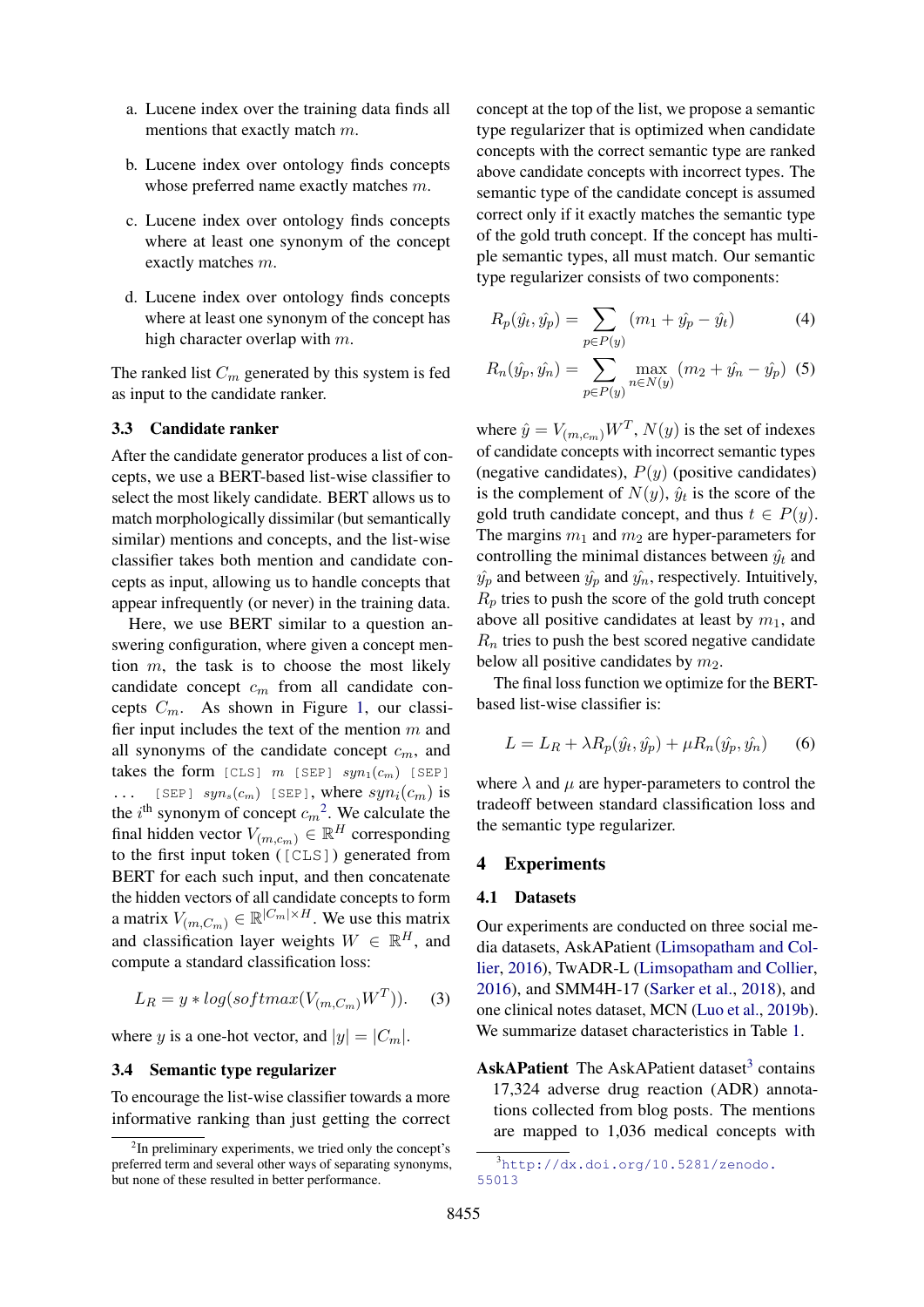<span id="page-4-0"></span>

| Dataset                            | AskAPatient     | TwADR-L | SMM4H-17    | <b>MCN</b>         |
|------------------------------------|-----------------|---------|-------------|--------------------|
| Ontology                           | SNOMED-CT & AMT | MedDRA  | MedDRA (PT) | SNOMED-CT & RxNorm |
| Subset                             |                 | Y       | N           | N                  |
| $ C_{ontology} $                   | 1.036           | 2.220   | 22,500      | 434.056            |
| $ ST_{ontology} $                  | 22              | 18      | 61          | 125                |
| $ C_{dataset} $                    | 1.036           | 2,220   | 513         | 3,792              |
| M                                  | 17.324          | 5.074   | 9.149       | 13,609             |
| $ M_{train} $                      | 15665.2         | 4805.7  | 5,319       | 5,334              |
| $ M_{test} $                       | 866.2           | 142.7   | 2,500       | 6,925              |
| $ M / C_{dataset} $                | 16.72           | 2.29    | 17.83       | 3.59               |
| $ C_{test} - C_{train} $           | 0               | 0       | 43          | 2,256              |
| $ M_{test} - M_{train} /M_{test} $ | 39.7%           | 39.5%   | 34.7%       | 53.9%              |
| $ M_{ambiguous} / M $              | $1.2\%$         | 12.8%   | $0.8\%$     | $4.5\%$            |

Table 1: Dataset statistics, where C is a set of concepts,  $ST$  is a set of semantic types, and M is a set of mentions.

22 semantic types from the subset of Systematized Nomenclature Of Medicine-Clinical Term (SNOMED-CT) and the Australian Medicines Terminology (AMT). We follow the 10-fold cross validation (CV) configuration in [Lim](#page-9-9)[sopatham and Collier](#page-9-9) [\(2016\)](#page-9-9) which provides 10 sets of train/dev/test splits.

- TwADR-L The TwADR-L dataset<sup>3</sup> contains 5,074 ADR expressions from social media. The mentions are mapped to 2,220 Medical Dictionary for Regulatory Activities (MedDRA) concepts with 18 semantic types. We again follow the 10-fold cross validation configuration defined by [Limsopatham and Collier](#page-9-9) [\(2016\)](#page-9-9).
- **SMM[4](#page-4-1)H-17** The SMM4H-17 dataset  $4$  consists of 9,149 manually curated ADR expressions from tweets. The mentions are mapped to 22,500 concepts with 61 semantic types from MedDRA Preferred Terms (PTs). We use the 5,319 mentions from the released set as our training data, and keep the 2,500 mentions from the original test set as evaluation.
- MCN The MCN dataset consists of 13,609 concept mentions drawn from 100 discharge summaries from the fourth i2b2/VA shared task [\(Uzuner et al.,](#page-10-12) [2011\)](#page-10-12). The mentions are mapped to 3792 unique concepts out of 434,056 possible concepts with 125 semantic types in SNOMED-CT and RxNorm. We take 40 clinical notes from the released data as training, consisting of 5,334 mentions, and the standard evaluation data with 6,925 mentions as our test set. Around 2.7% of mentions in MCN could not be mapped to any

concepts in the terminology, and are assigned the *CUI-less* label.

A major difference between the datasets is the space of concepts that systems must consider. For AskAPatient and TwADR-L, all concepts in the test data are also in the training data, and in both cases only a couple thousand concepts have to be considered. Both SMM4H-17 and MCN define a much larger concept space: SMM4H-17 considers 22,500 concepts (though only 513 appear in the data) and MCN considers 434,056 (though only 3,792 appear in the data). AskAPatient and TwADR-L have no unseen concepts in their test data, SMM4H-17 has a few (43), while MCN has a huge number (2,256). Even a classifier that perfectly learned all concepts in the training data could achieve only 70.15% accuracy on MCN. MCN also has more unseen mentions: 53.9%, where the other datasets have less than 40%. The MCN dataset is thus harder to memorize, as systems must consider many mentions and concepts never seen in training.

Unlike the clinical MCN dataset, in the three social media datasets – AskAPatient, TwADR-L, and SMM4H-17 – it is common for the ADR expressions to share no words with their target medical concepts. For instance, the ADR expression "makes me like a zombie" is assigned the concept "C1443060" with preferred term "feeling abnormal". The social media datasets do not include context, only the mentions themselves, while the MCN dataset provides the entire note surrounding each mention. Since only 4.5% of mentions in the MCN dataset are ambiguous, for the current experiments we ignore this additional context information.

# 4.2 Unified Medical Language System

The UMLS Metathesaurus [\(Bodenreider,](#page-8-5) [2004\)](#page-8-5) links similar names for the same concept

<span id="page-4-1"></span><sup>4</sup>[http://dx.doi.org/10.17632/rxwfb3tysd.](http://dx.doi.org/10.17632/rxwfb3tysd.1) [1](http://dx.doi.org/10.17632/rxwfb3tysd.1)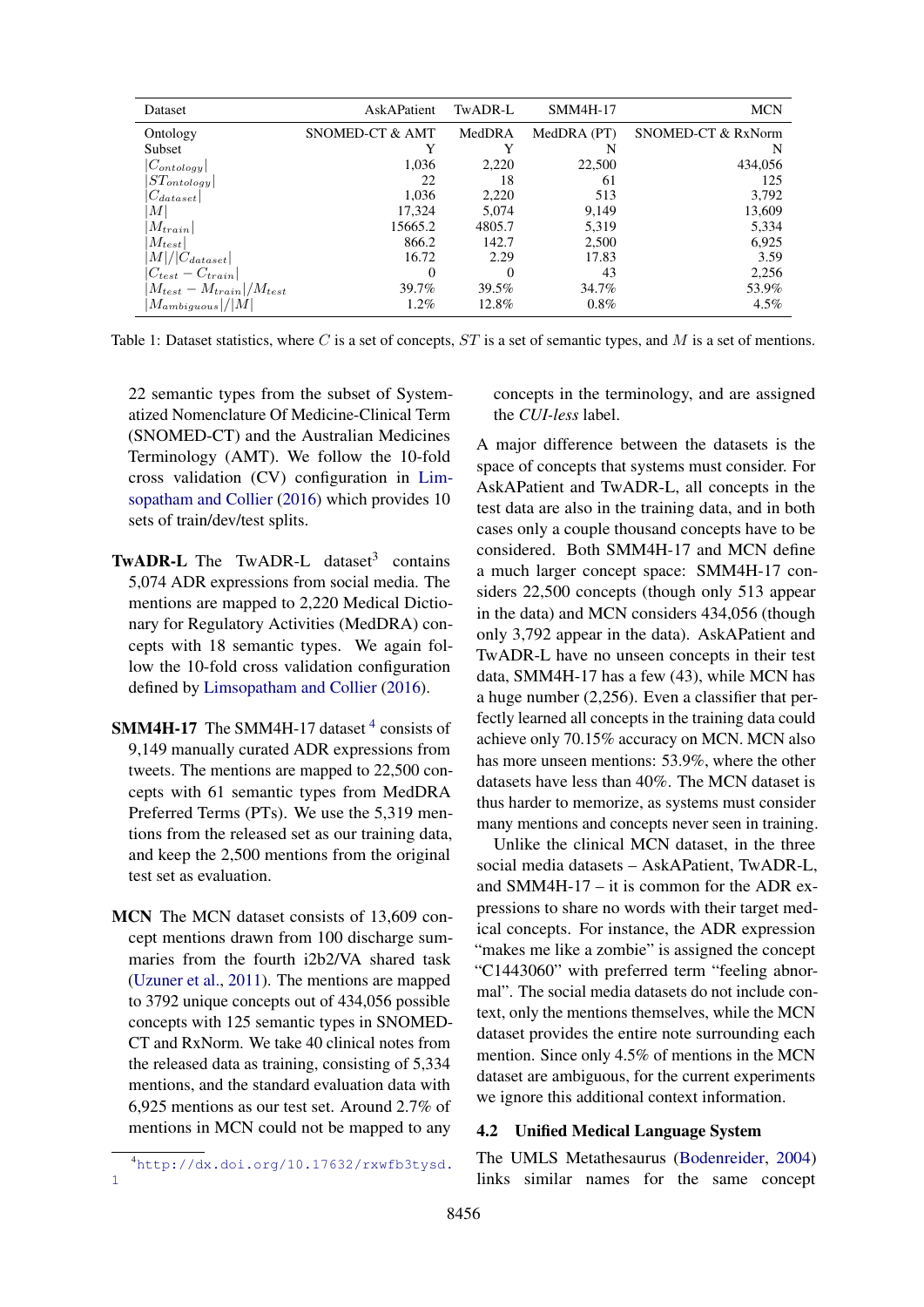from nearly 200 different vocabularies such as SNOMED-CT, MedDRA, RxNorm, etc. There are over 3.5 million concepts in UMLS, and for each concept, UMLS also provides the definition, preferred term, synonyms, semantic type, relationships with other concepts, etc.

In our experiments, we make use of synonyms and semantic type information from UMLS. We restrict our concepts to the three vocabularies, Med-DRA, SNOMED-CT, and RxNorm in the UMLS version 2017AB. For each concept in the ontologies of the four datasets, we first find its concept unique identifier (CUI) in UMLS. We then extract synonyms and semantic type information according to the CUI. Synonyms (English only) are collected from level 0 terminologies containing vocabulary sources for which no additional license agreements are necessary.

#### 4.3 Evaluation metrics

For all four datasets, the standard evaluation of concept normalization systems is accuracy. For the AskAPatient and TwADR-L datasets, which use 10-fold cross validation, the accuracy metrics are averaged over 10 folds.

#### 4.4 Implementation details

We use the BERT-based multi-class classifier as the candidate generator on the three social media datasets AskAPatient, TwADR-L, and SMM4H-17, and the Lucene-based candidate generator for the MCN dataset. In the social media datasets, the number of concepts in the data is small, few test concepts are unseen in the training data, and there is a greater need to match expressions that are morphologically dissimilar from medical concepts. In the clinical MCN dataset, the opposites are true.

For all experiments, we use BioBERT-base [\(Lee](#page-9-20) [et al.,](#page-9-20) [2019\)](#page-9-20), which further pre-trains BERT on PubMed abstracts (PubMed) and PubMed Central full-text articles (PMC). We use huggingface's pytorch implementation of  $BERT<sup>5</sup>$  $BERT<sup>5</sup>$  $BERT<sup>5</sup>$ . We select the best hyper-parameters based on the performance on dev set. See Appendix [A.2](#page-12-0) for hyperparameter settings.

#### 4.5 Comparisons with related methods

We compare our proposed architecture with the following state-of-the-art systems.

- WordCNN [Limsopatham and Collier](#page-9-9) [\(2016\)](#page-9-9) use convolutional neural networks over pre-trained word embeddings to generate a vector representation for each mention, and then feed these into a softmax layer for multi-class classification.
- WordGRU+Attend+TF-IDF [Tutubalina et al.](#page-10-5) [\(2018\)](#page-10-5) use a bidirectional GRU with attention over pre-trained word embeddings to generate a vector representation for each mention, concatenate such vector representations with the cosine similarities of the TF-IDF vectors between the mention and all other concept names, and then feed the concatenated vector to a softmax layer for multi-class classification.
- BERT+TF-IDF [Miftahutdinov and Tutubalina](#page-9-17) [\(2019\)](#page-9-17) take similar approach as [Tutubalina et al.](#page-10-5) [\(2018\)](#page-10-5), but use BERT to generate a vector representation for each mention. They concatenate the vector representations with the cosine similarities of the TF-IDF vectors between the mention and all other concept names, and then feed the concatenated vector to a softmax layer for multi-class classification.
- CharCNN+Attend+MT [Niu et al.](#page-10-6) [\(2019\)](#page-10-6) use a multi-task attentional character-level convolution neural network. They first convert the mention into a character embedding matrix. The auxiliary task network takes the embedding matrix as input for a CNN to learn to generate characterlevel domain-related importance weights. Such learned importance weights are concatenated with the character embedding matrix and fed as input to another CNN model with a softmax layer for multi-class classification.
- CharLSTM+WordLSTM [Han et al.](#page-9-21) [\(2017\)](#page-9-21) first use a forward LSTM over each character of the mention and its corresponding character class such as lowercase or uppercase to generate a character-level vector representation, then use another bi-directional LSTM over each word of the mention to generate a word-level representation. They concatenate character-level and wordlevel representations and feed them as input to a softmax layer for multi-class classification.
- LR+MeanEmbedding [Belousov et al.](#page-8-1) [\(2017\)](#page-8-1) calculate the mean of three different weighted word embeddings pre-trained on GoogleNews, Twitter and DrugTwitter as vector representations for

<span id="page-5-0"></span><sup>5</sup>[https://github.com/huggingface/](https://github.com/huggingface/transformers) [transformers](https://github.com/huggingface/transformers)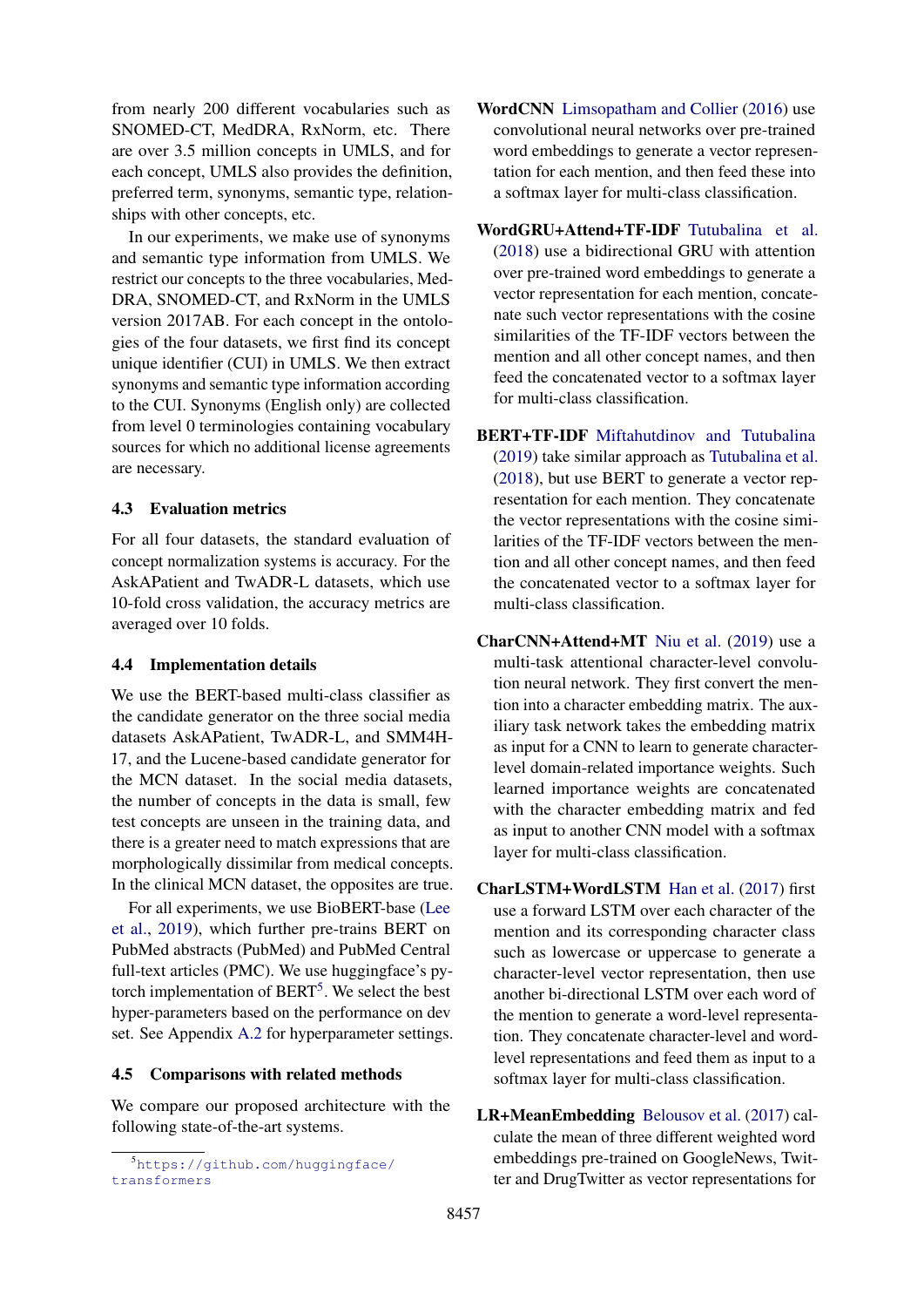<span id="page-6-1"></span>

|                                                  | TwADR-L                  |                          | AskAPatient              |             | <b>SMM4H-17</b>          |             |
|--------------------------------------------------|--------------------------|--------------------------|--------------------------|-------------|--------------------------|-------------|
| Approach                                         | Dev                      | <b>Test</b>              | Dev                      | <b>Test</b> | Dev                      | <b>Test</b> |
| WordCNN (Limsopatham and Collier, 2016)          |                          | 44.78                    | $\overline{a}$           | 81.41       |                          |             |
| WordGRU+Attend+TF-IDF (Tutubalina et al., 2018)  |                          |                          | -                        | 85.71       |                          |             |
| BERT+TF-IDF (Miftahutdinov and Tutubalina, 2019) | $\overline{\phantom{a}}$ | $\overline{\phantom{a}}$ | $\overline{\phantom{a}}$ |             | $\overline{\phantom{a}}$ | 89.64       |
| CharCNN+Attend+MT (Niu et al., 2019)             |                          | 46.46                    | $\overline{\phantom{a}}$ | 84.65       | $\overline{\phantom{0}}$ |             |
| CharLSTM+WordLSTM (Han et al., 2017)             |                          |                          |                          |             | ۰                        | 87.20       |
| LR+MeanEmbedding (Belousov et al., 2017)         |                          |                          |                          |             | $\overline{\phantom{0}}$ | 87.70       |
| <b>BERT</b>                                      | 47.08                    | 44.05                    | 88.63                    | 87.52       | 84.74                    | 87.36       |
| BERT + BERT-rank                                 | 48.07                    | 46.32                    | 88.14                    | 87.10       | 84.44                    | 87.66       |
| $BERT + BERT-rank + ST-reg$                      | 47.98                    | 47.02                    | 88.26                    | 87.46       | 84.66                    | 88.24       |
| $BERT + gold + BERT-rank$                        | 52.70                    | 49.69                    | 89.06                    | 87.92       | 88.57                    | 90.16       |
| $BERT + gold + BERT-rank + ST-reg$               | 52.84                    | 50.81                    | 89.68                    | 88.51       | 88.87                    | 91.08       |

Table 2: Comparisons of our proposed concept normalization architecture against the current state-of-the-art performances on *TwADR-L*, *AskAPatient*, and *SMM4H-17* datasets.

the mention, where word weights are calculated as inverse document frequency. Such vector representations are fed as input to a multinomial logistic regression (LR) model for multi-class classification.

Sieve-based [Luo et al.](#page-9-19) [\(2019b\)](#page-9-19) build a sievebased normalization model which contains exactmatch and MetaMap [\(Aronson,](#page-8-2) [2001\)](#page-8-2) modules. Given a mention as input, the exact-match module first looks for mentions in the training data that exactly match the input, and then looks for concepts from the ontology whose synonyms exactly match the input. If no concepts are found, the mention is fed into MetaMap. They run this sieve-based normalization model twice. In the first round, the model lower-cases the mentions and includes acronym/abbreviation tokens during dictionary lookup. In the second round, the model lower-cases the mentions spans and also removes special tokens such as "'s", """, etc.

Since our focus is individual systems, not ensembles, we compare only to other non-ensembles $<sup>6</sup>$  $<sup>6</sup>$  $<sup>6</sup>$ .</sup>

## 4.6 Models

We separate out the different contributions from the following components of our architecture.

BERT The BERT-based multi-class classifier. When used alone, we select the most probable concept as the prediction.

<span id="page-6-2"></span>

|                                                       | <b>MCN</b>     |                         |  |
|-------------------------------------------------------|----------------|-------------------------|--|
| Approach                                              | Dev            | Test                    |  |
| Sieve-based (Luo et al., 2019b)                       |                | 76.35                   |  |
| Lucene<br>Lucene+BERT-rank<br>Lucene+BERT-rank+ST-reg | 83.56<br>84.44 | 79.25<br>82.75<br>83.56 |  |
| Lucene+gold+BERT-rank<br>Lucene+gold+BERT-rank+ST-reg | 86.89<br>88.59 | 84.77<br>86.56          |  |

Table 3: Accuracy of our proposed concept normalization architecture on *MCN* dataset.

- Lucene The Lucene-based dictionary look-up. When used alone, we take the top-ranked candidate concept as the prediction.
- +BERT-rank The BERT-based list-wise classifier, always used in combination with either BERT or Lucene as a canddiate generator
- +ST-reg The semantic type regularizer, always used in combination with BERT-ranker.

We also consider the case (+gold) where we artificially inject the correct concept into the candidate generator's list if it was not already there.

# 5 Results

Table [2](#page-6-1) shows that our complete model, BERT + BERT-rank + ST-reg, achieves a new state-of-theart on two of the social media test sets, and Table [3](#page-6-2) shows that Lucene + BERT-rank + ST-reg achieves a new state-of-the-art on the clinical MCN test set. The TwADR-L dataset is the most difficult, with our complete model achieving 47.02% accuracy. In the other datasets, performance of our complete

<span id="page-6-0"></span><sup>&</sup>lt;sup>6</sup>An ensemble of three systems (including CharL-STM+WordLSTM and LR+MeanEmbedding) achieved 88.7% accuracy on the SMM4H-17 dataset [\(Sarker et al.,](#page-10-3) [2018\)](#page-10-3).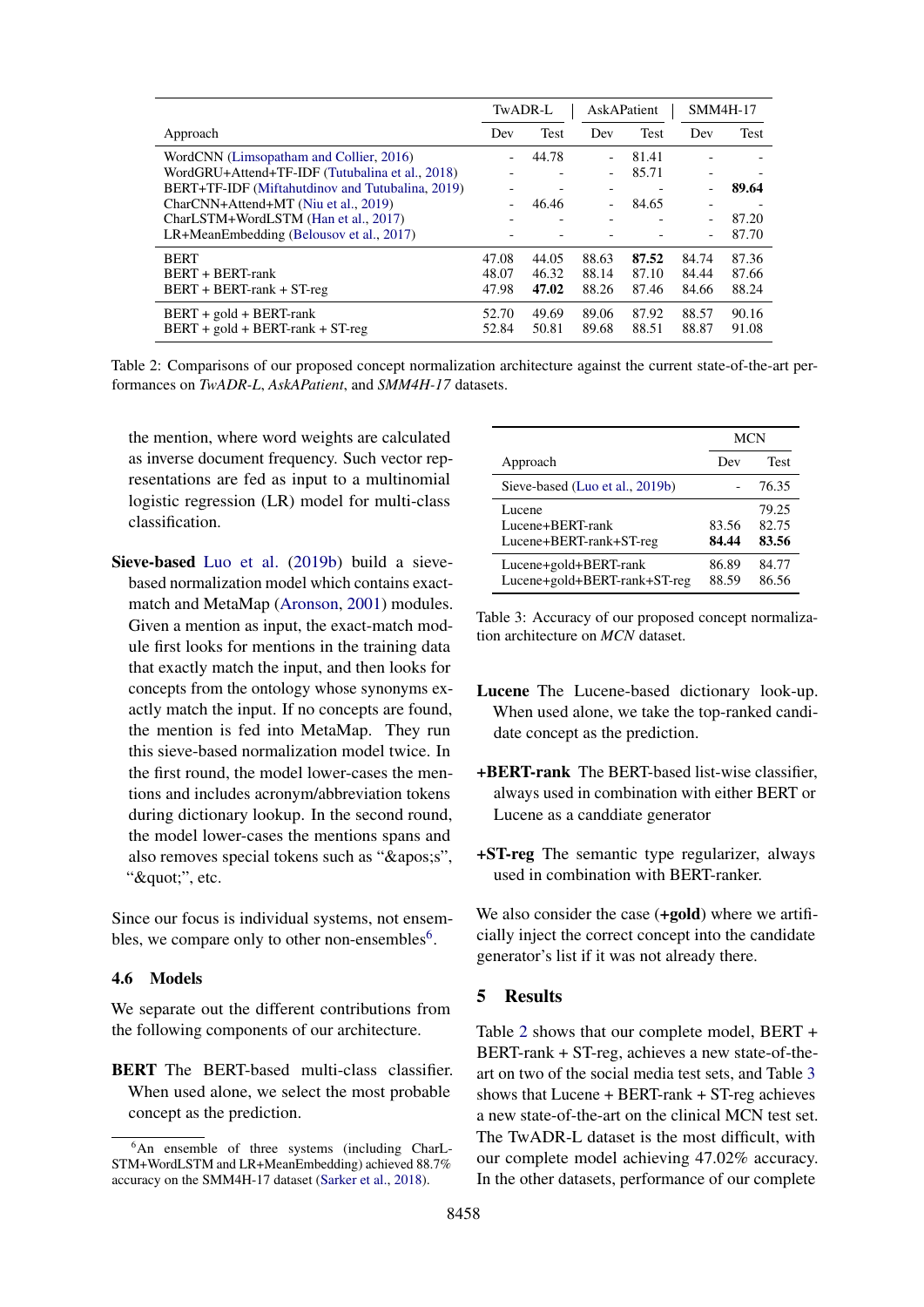model is much higher: 87.46% for AskAPatient, 88.24% for SMM4H-1[7](#page-7-0)<sup>7</sup>.

On the TwADR-L, SMM4H-17, and MCN test sets, adding the BERT-based ranker improves performance over the candidate generator alone, and adding the semantic type regularization further improves performance. For example, Lucene alone achieves 79.25% accuracy on the MCN data, adding the BERT ranker increases this to 82.75%, and adding the semantic type regularizer increases this to 83.56%. On AskAPatient, performance of the full model is similar to just the BERT multiclass classifier, perhaps because in this case BERT alone already successfully improves the state-ofthe-art from  $85.71\%$  to  $87.52\%$ . The +gold setting allows us to answer how well our ranker would perform if our candidate generator made no mistakes. First, we can see that if the correct concept is always in the candidate list, our list-based ranker (+BERT-rank) outperforms the multi-class classifier (BERT) on all test sets. We also see in this setting that the benefits of the semantic type regularizer are amplified, with test sets of TwADR-L and MCN showing more than 1.00% gain in accuracy from using the regularizer. These findings suggest that improving the quality of the candidate generator should be a fruitful future direction.

Overall, we see the biggest performance gains from our proposed generate-and-rank architecture in the MCN dataset. This is the most realistic setting, where the number of candidate concepts is large and many test concepts were never seen during training. In such cases, we cannot use a multiclass classifier as a candidate generator since it would never generate unseen concepts. Thus, our ranker shines in its ability to sort through the long list of possible concepts.

## 6 Qualitative analysis

Table [4](#page-7-1) shows an example that is impossible for the multi-class classifier approach to concept normalization. The concept mention "an abdominal wall hernia" in the clinical MCN dataset needs to be mapped to the concept with the preferred name "Hernia of abdominal wall", but that concept never appeared in the training data. The Lucene-based candidate generator finds this concept, but only

<span id="page-7-1"></span>

| Candidates                                   |  | RR. |
|----------------------------------------------|--|-----|
| Repair of abdominal wall hernia              |  |     |
| Repair of anterior abdominal wall hernia     |  |     |
| Obstructed hernia of anterior abdominal wall |  | 5   |
| Hernia of abdominal wall                     |  |     |
| Abdominal wall hernia procedure              |  |     |

Table 4: Predicted candidate concepts for mention *An abdominal wall hernia* and their rankings among the outputs of Lucene (L) and BERT-Ranker (BR). Gold concept is *Hernia of abdominal wall*.

<span id="page-7-2"></span>

| Candidates                     | RR. | <b>STR</b> | SТ |
|--------------------------------|-----|------------|----|
| Influenza-like illness         |     |            | DS |
| Influenza                      |     |            | DS |
| <b>Influenza-like symptoms</b> |     |            | SS |
| Feeling tired                  |     |            | F  |
| Muscle cramps in feet          |     |            | SS |

Table 5: Predicted candidate concepts for mention *felt like I was coming down with flu* and their rankings among the outputs of BERT-Ranker (BR) and BERT-Ranker + semantic type regularizer (STR). Gold concept is *flu-like symptoms*. Semantic types (ST) of the candidates include: disease or syndrome (DS), sign or symptom (SS), finding (F)

through character overlap (step [d.\)](#page-3-2) and several other concepts have high overlap as well. Thus Lucene ranks the correct concept 4th in its list. The BERT ranker is able to compare "an abdominal wall hernia" to "Hernia of abdominal wall" and recognize that as a better match than the other options, re-assigning it to rank 1.

Table [5](#page-7-2) shows an example that illustrates why the semantic type regularizer helps. The mention "felt like I was coming down with flu" in the social media AskAPatient dataset needs to be mapped to the concept with the preferred name "influenza-like symptoms", which has the semantic type of a sign or symptom. The BERT ranker ranks two disease or syndromes higher, placing the correct concept at rank 3. After the semantic type regularizer is added, the system recognizes that the mention should be mapped to a sign or symptom, and correctly ranks it above the disease or syndromes. Note that this happens even though the ranker does not get to see the semantic type of the input mention at prediction time.

## 7 Limitations and future research

The available concept normalization datasets are somewhat limited. [Lee et al.](#page-9-11) [\(2017\)](#page-9-11) notes that AskAPatient and TwADR-L have issues including

<span id="page-7-0"></span><sup>&</sup>lt;sup>7</sup>[Miftahutdinov and Tutubalina](#page-9-17) [\(2019\)](#page-9-17) use the same architecture as our BERT-based multi-class classifier (row 7), but they achieve 89.28% of accuracy on SMM4H-17. We were unable to replicate this result as their code and parameter settings were unavailable.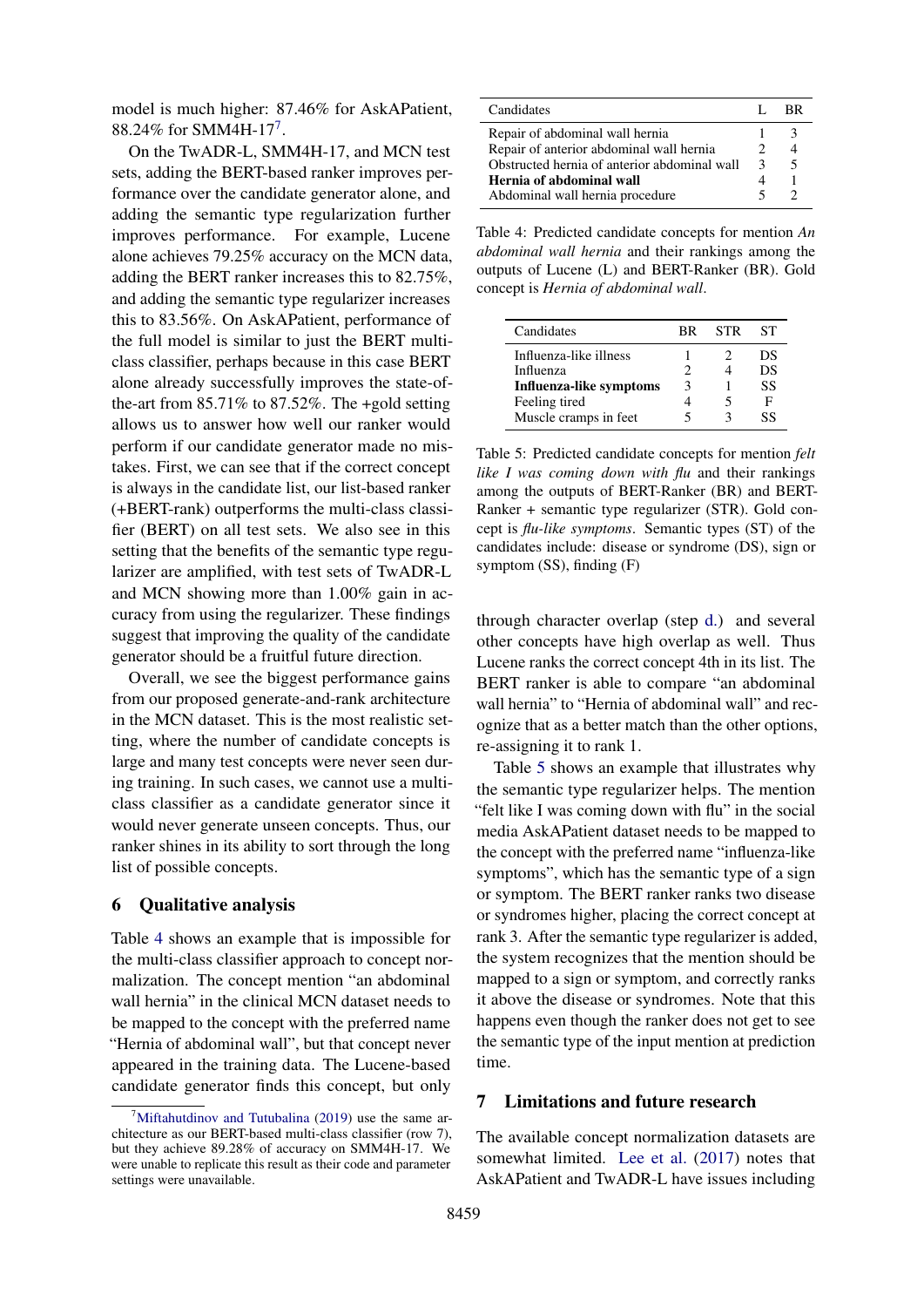duplicate instances, which can lead to bias in the system; many phrases have multiple valid mappings to concepts but the context necessary to disambiguate is not part of the dataset; and the 10-fold cross-validation makes training complex models unnecessarily expensive. These datasets are also unrealistic in that all concepts in the test data are seen during training. Future research should focus on more realistic datasets that follow the approach of MCN in annotating mentions of concepts from a large ontology and including the full context.

Our ability to explore the size of the candidate list was limited by our available computational resources. As the size of the candidate list increases, the true concept is more likely to be included, but the number of training instances also increases, making the computational cost larger, especially for the datasets using 10-fold cross-validation. We chose candidate list sizes as large as we could afford, but there are likely further gains possible with larger candidate lists.

Our semantic type regularizer is limited to exact matching: it checks only whether the semantic type of a candidate exactly matches the semantic type of the true concept. The UMLS ontology includes many other relations, such as is-a and part-of relations, and extending our regularizer to encode such rich semantic knowledge may yield further improvements in the BERT-based ranker.

# 8 Conclusion

We propose a concept normalization framework consisting of a candidate generator and a list-wise classifier based on BERT.

Because the candidate ranker makes predictions over pairs of concept mentions and candidate concepts, it is able to predict concepts never seen during training. Our proposed semantic type regularizer allows the ranker to incorporate semantic type information into its predictions without requiring semantic types at prediction time. This generate-and-rank framework achieves state-of-theart performance on multiple concept normalization datasets.

## Acknowledgments

We thank the anonymous reviewers for their insightful comments on an earlier draft of this paper. This work was supported in part by National Institutes of Health grant R01LM012918 from the National Library of Medicine (NLM) and grant

R01GM114355 from the National Institute of General Medical Sciences (NIGMS). The computations were done in systems supported by the National Science Foundation under Grant No. 1228509. This research was supported in part by an appointment to the Oak Ridge National Laboratory Advanced Short-Term Research Opportunity (ASTRO) Program, sponsored by the U.S. Department of Energy and administered by the Oak Ridge Institute for Science and Education. The content is solely the responsibility of the authors and does not necessarily represent the official views of the National Institutes of Health, National Science Foundation, or Department of Energy.

## **References**

- <span id="page-8-2"></span>Alan R. Aronson. 2001. Effective mapping of biomedical text to the UMLS Metathesaurus: the MetaMap program. In *Proceedings of the AMIA Symposium*, pages 17–21. American Medical Informatics Association.
- <span id="page-8-1"></span>Maksim Belousov, William Dixon, and Goran Nenadic. 2017. [Using an Ensemble of Generalised Linear and](http://ceur-ws.org/Vol-1996/paper10.pdf) [Deep Learning Models in the SMM4H 2017 Medi](http://ceur-ws.org/Vol-1996/paper10.pdf)[cal Concept Normalisation Task.](http://ceur-ws.org/Vol-1996/paper10.pdf) In *CEUR Workshop Proceedings*, volume 1996, pages 54–58.
- <span id="page-8-5"></span>Olivier Bodenreider. 2004. [The Unified Med](https://doi.org/10.1093/nar/gkh061)[ical Language System \(UMLS\): integrating](https://doi.org/10.1093/nar/gkh061) [biomedical terminology.](https://doi.org/10.1093/nar/gkh061) *Nucleic Acids Research*, 32(suppl\_1):D267-D270.
- <span id="page-8-3"></span>Zhe Cao, Tao Qin, Tie-Yan Liu, Ming-Feng Tsai, and Hang Li. 2007. [Learning to Rank: From Pairwise](https://doi.org/10.1145/1273496.1273513) [Approach to Listwise Approach.](https://doi.org/10.1145/1273496.1273513) In *Proceedings of the 24th International Conference on Machine Learning*, pages 129–136. Association for Computing Machinery.
- <span id="page-8-4"></span>Jacob Devlin, Ming-Wei Chang, Kenton Lee, and Kristina Toutanova. 2019. [BERT: Pre-training of](https://doi.org/10.18653/v1/N19-1423) [deep bidirectional transformers for language under](https://doi.org/10.18653/v1/N19-1423)[standing.](https://doi.org/10.18653/v1/N19-1423) In *Proceedings of the 2019 Conference of the North American Chapter of the Association for Computational Linguistics: Human Language Technologies, Volume 1 (Long and Short Papers)*, pages 4171–4186, Minneapolis, Minnesota. Association for Computational Linguistics.
- <span id="page-8-0"></span>Jennifer D'Souza and Vincent Ng. 2015. [Sieve-based](https://doi.org/10.3115/v1/P15-2049) [entity linking for the biomedical domain.](https://doi.org/10.3115/v1/P15-2049) In *Proceedings of the 53rd Annual Meeting of the Association for Computational Linguistics and the 7th International Joint Conference on Natural Language Processing (Volume 2: Short Papers)*, pages 297– 302, Beijing, China. Association for Computational Linguistics.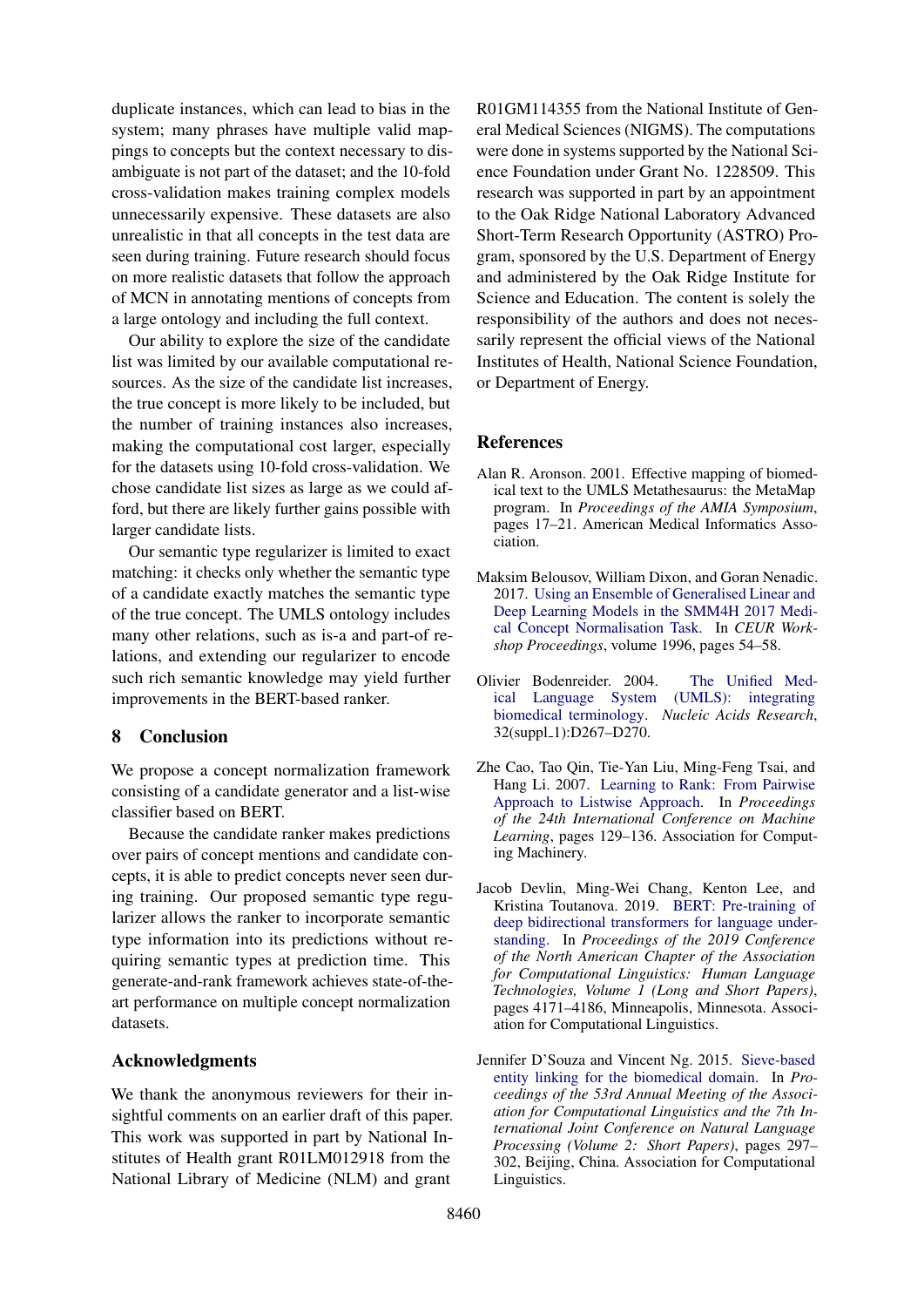- <span id="page-9-10"></span>Sven Festag and Cord Spreckelsen. 2017. Word Sense Disambiguation of Medical Terms via Recurrent Convolutional Neural Networks. In *Health Informatics Meets EHealth: Digital InsightInformation-Driven Health & Care. Proceedings of the 11th EHealth2017 Conference*, volume 236, pages 8–15.
- <span id="page-9-1"></span>Wilco W.M. Fleuren and Wynand Alkema. 2015. [Ap](https://doi.org/10.1016/j.ymeth.2015.01.015)[plication of text mining in the biomedical domain.](https://doi.org/10.1016/j.ymeth.2015.01.015) *Methods*, 74:97–106.
- <span id="page-9-0"></span>Graciela H. Gonzalez, Tasnia Tahsin, Britton C. Goodale, Anna C. Greene, and Casey S. Greene. 2015. [Recent Advances and Emerging Applications](https://doi.org/10.1093/bib/bbv087) [in Text and Data Mining for Biomedical Discovery.](https://doi.org/10.1093/bib/bbv087) *Briefings in Bioinformatics*, 17(1):33–42.
- <span id="page-9-21"></span>Sifei Han, Tung Tran, Anthony Rios, and Ramakanth Kavuluru. 2017. [Team UKNLP: Detecting ADRs,](http://ceur-ws.org/Vol-1996/paper9.pdf) [Classifying Medication Intake Messages, and Nor](http://ceur-ws.org/Vol-1996/paper9.pdf)[malizing ADR Mentions on Twitter.](http://ceur-ws.org/Vol-1996/paper9.pdf) In *CEUR Workshop Proceedings*, volume 1996, pages 49–53.
- <span id="page-9-18"></span>Zongcheng Ji, Qiang Wei, and Hua Xu. 2019. Bertbased ranking for biomedical entity normalization. *arXiv preprint arXiv:1908.03548*.
- <span id="page-9-8"></span>Jitendra Jonnagaddala, Toni Rose Jue, Nai-Wen Chang, and Hong-Jie Dai. 2016. [Improving the dictionary](https://doi.org/10.1093/database/baw112) [lookup approach for disease normalization using en](https://doi.org/10.1093/database/baw112)[hanced dictionary and query expansion.](https://doi.org/10.1093/database/baw112) *Database*, 2016:baw112.
- <span id="page-9-7"></span>Rohit J. Kate. 2016. [Normalizing clinical terms using](https://doi.org/10.1093/jamia/ocv108) [learned edit distance patterns.](https://doi.org/10.1093/jamia/ocv108) *Journal of the American Medical Informatics Association*, 23(2):380– 386.
- <span id="page-9-3"></span>André Leal, Bruno Martins, and Francisco Couto, 2015. [ULisboa: Recognition and normalization of medical](https://doi.org/10.18653/v1/S15-2070) [concepts.](https://doi.org/10.18653/v1/S15-2070) In *Proceedings of the 9th International Workshop on Semantic Evaluation (SemEval 2015)*, pages 406–411, Denver, Colorado. Association for Computational Linguistics.
- <span id="page-9-12"></span>Robert Leaman, Rezarta Islamaj Doğan, and Zhiyong Lu. 2013. [DNorm: disease name normaliza](https://doi.org/10.1093/bioinformatics/btt474)[tion with pairwise learning to rank.](https://doi.org/10.1093/bioinformatics/btt474) *Bioinformatics*, 29(22):2909–2917.
- <span id="page-9-4"></span>Hsin-Chun Lee, Yi-Yu Hsu, and Hung-Yu Kao. 2016. [AuDis: an automatic CRF-enhanced disease nor](https://doi.org/10.1093/database/baw091)[malization in biomedical text.](https://doi.org/10.1093/database/baw091) *Database*, 2016. Baw091.
- <span id="page-9-20"></span>Jinhyuk Lee, Wonjin Yoon, Sungdong Kim, Donghyeon Kim, Sunkyu Kim, Chan Ho So, and Jaewoo Kang. 2019. [BioBERT: a pre-trained](https://doi.org/10.1093/bioinformatics/btz682) [biomedical language representation model for](https://doi.org/10.1093/bioinformatics/btz682) [biomedical text mining.](https://doi.org/10.1093/bioinformatics/btz682) *Bioinformatics*. Btz682.
- <span id="page-9-11"></span>Kathy Lee, Sadid A. Hasan, Oladimeji Farri, Alok Choudhary, and Ankit Agrawal. 2017. [Medical Con](https://doi.org/10.1109/ICHI.2017.59)[cept Normalization for Online User-Generated Texts.](https://doi.org/10.1109/ICHI.2017.59) In *2017 IEEE International Conference on Healthcare Informatics (ICHI)*, pages 462–469. IEEE.
- <span id="page-9-16"></span>Fei Li, Yonghao Jin, Weisong Liu, Bhanu Pratap Singh Rawat, Pengshan Cai, and Hong Yu. 2019. [Fine-](https://doi.org/10.2196/14830)[Tuning Bidirectional Encoder Representations From](https://doi.org/10.2196/14830) [Transformers \(BERT\)–Based Models on Large-](https://doi.org/10.2196/14830)[Scale Electronic Health Record Notes: An Empiri](https://doi.org/10.2196/14830)[cal Study.](https://doi.org/10.2196/14830) *JMIR Med Inform*, 7(3):e14830.
- <span id="page-9-14"></span>Haodi Li, Qingcai Chen, Buzhou Tang, Xiaolong Wang, Hua Xu, Baohua Wang, and Dong Huang. 2017. [CNN-based ranking for biomedical entity nor](https://doi.org/10.1186/s12859-017-1805-7)[malization.](https://doi.org/10.1186/s12859-017-1805-7) *BMC Bioinformatics*, 18(11):385.
- <span id="page-9-9"></span>Nut Limsopatham and Nigel Collier. 2016. [Normalis](https://doi.org/10.18653/v1/P16-1096)[ing medical concepts in social media texts by learn](https://doi.org/10.18653/v1/P16-1096)[ing semantic representation.](https://doi.org/10.18653/v1/P16-1096) In *Proceedings of the 54th Annual Meeting of the Association for Computational Linguistics (Volume 1: Long Papers)*, pages 1014–1023, Berlin, Germany. Association for Computational Linguistics.
- <span id="page-9-2"></span>Feifan Liu, Abhyuday Jagannatha, and Hong Yu. 2019. [Towards drug safety surveillance and pharmacovigi](https://doi.org/10.1007/s40264-018-0766-8)[lance: Current progress in detecting medication and](https://doi.org/10.1007/s40264-018-0766-8) [adverse drug events from electronic health records.](https://doi.org/10.1007/s40264-018-0766-8) *Drug Saf*, 42:95–97.
- <span id="page-9-13"></span>Hongwei Liu and Yun Xu. 2017. [A Deep Learning](https://doi.org/10.1007/978-3-319-73618-1_13) [Way for Disease Name Representation and Normal](https://doi.org/10.1007/978-3-319-73618-1_13)[ization.](https://doi.org/10.1007/978-3-319-73618-1_13) In *Natural Language Processing and Chinese Computing*, pages 151–157. Springer International Publishing.
- <span id="page-9-5"></span>Yen-Fu Luo, Weiyi Sun, and Anna Rumshisky. 2019a. A Hybrid Normalization Method for Medical Concepts in Clinical Narrative using Semantic Matching. In *AMIA Joint Summits on Translational Science proceedings*, volume 2019, pages 732–740. American Medical Informatics Association.
- <span id="page-9-19"></span>Yen-Fu Luo, Weiyi Sun, and Anna Rumshisky. 2019b. [MCN: A comprehensive corpus for medical concept](https://doi.org/10.1016/j.jbi.2019.103132) [normalization.](https://doi.org/10.1016/j.jbi.2019.103132) *Journal of Biomedical Informatics*, pages 103–132.
- <span id="page-9-17"></span>Zulfat Miftahutdinov and Elena Tutubalina. 2019. [Deep neural models for medical concept normal](https://doi.org/10.18653/v1/P19-2055)[ization in user-generated texts.](https://doi.org/10.18653/v1/P19-2055) In *Proceedings of the 57th Annual Meeting of the Association for Computational Linguistics: Student Research Workshop*, pages 393–399, Florence, Italy. Association for Computational Linguistics.
- <span id="page-9-6"></span>Shikhar Murty, Patrick Verga, Luke Vilnis, Irena Radovanovic, and Andrew McCallum. 2018. [Hier](https://doi.org/10.18653/v1/P18-1010)[archical losses and new resources for fine-grained](https://doi.org/10.18653/v1/P18-1010) [entity typing and linking.](https://doi.org/10.18653/v1/P18-1010) In *Proceedings of the 56th Annual Meeting of the Association for Computational Linguistics (Volume 1: Long Papers)*, pages 97–109, Melbourne, Australia. Association for Computational Linguistics.
- <span id="page-9-15"></span>Thanh Ngan Nguyen, Minh Trang Nguyen, and Thanh Hai Dang. 2018. Disease Named Entity Normalization Using Pairwise Learning To Rank and Deep Learning. Technical report, VNU University of Engineering and Technology.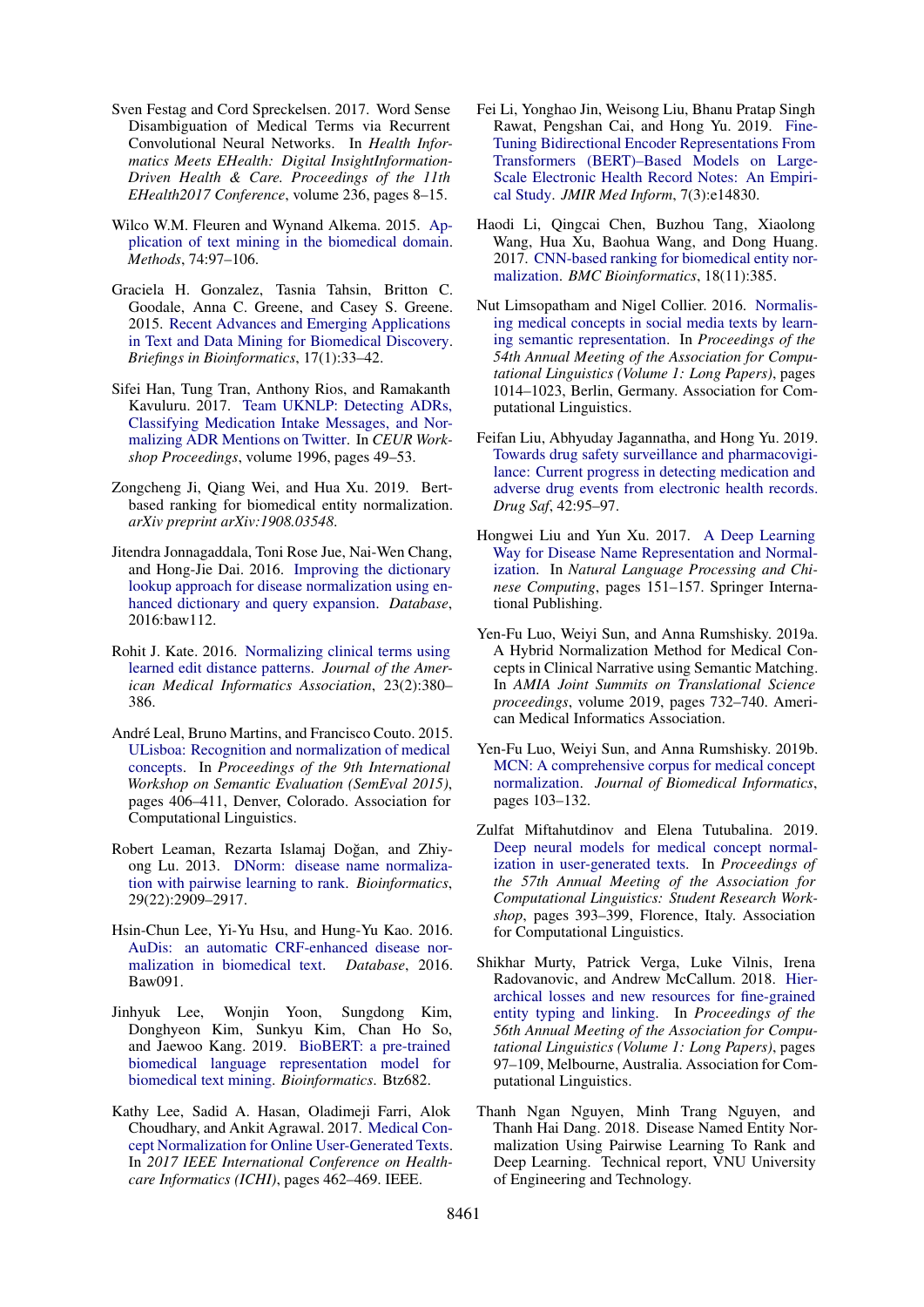- <span id="page-10-6"></span>Jinghao Niu, Yehui Yang, Siheng Zhang, Zhengya Sun, and Wensheng Zhang. 2019. [Multi-task Character-](https://doi.org/10.1007/s11063-018-9873-x)[Level Attentional Networks for Medical Concept](https://doi.org/10.1007/s11063-018-9873-x) [Normalization.](https://doi.org/10.1007/s11063-018-9873-x) *Neural Process Lett*, 49(3):1239– 1256.
- <span id="page-10-2"></span>Sameer Pradhan, Noémie Elhadad, Wendy Chapman, Suresh Manandhar, and Guergana Savova. 2014. [SemEval-2014 task 7: Analysis of clinical text.](https://doi.org/10.3115/v1/S14-2007) In *Proceedings of the 8th International Workshop on Semantic Evaluation (SemEval 2014)*, pages 54–62, Dublin, Ireland. Association for Computational Linguistics.
- <span id="page-10-0"></span>Anna Rumshisky, Marzyeh Ghassemi, Tristan Naumann, Peter Szolovits, V.M. Castro, T.H. McCoy, and R.H. Perlis. 2016. [Predicting early psychi](https://doi.org/10.1038/tp.2015.182)[atric readmission with natural language processing](https://doi.org/10.1038/tp.2015.182) [of narrative discharge summaries.](https://doi.org/10.1038/tp.2015.182) *Transl Psychiatry*, 6(10):e921–e921.
- <span id="page-10-3"></span>Abeed Sarker, Maksim Belousov, Jasper Friedrichs, Kai Hakala, Svetlana Kiritchenko, Farrokh Mehryary, Sifei Han, Tung Tran, Anthony Rios, Ramakanth Kavuluru, Berry de Bruijn, Filip Ginter, Debanjan Mahata, Saif M. Mohammad, Goran Nenadic, and Graciela Gonzalez-Hernandez. 2018. [Data and systems for medication-related](https://doi.org/10.1093/jamia/ocy114) [text classification and concept normalization from](https://doi.org/10.1093/jamia/ocy114) [Twitter: insights from the Social Media Mining](https://doi.org/10.1093/jamia/ocy114) [for Health \(SMM4H\)-2017 shared task.](https://doi.org/10.1093/jamia/ocy114) *Journal of the American Medical Informatics Association*, 25(10):1274–1283.
- <span id="page-10-8"></span>Guergana K. Savova, Anni R. Coden, Igor L. Sominsky, Rie Johnson, Philip V. Ogren, Piet C. De Groen, and Christopher G. Chute. 2008. [Word sense disam](https://doi.org/10.1016/j.jbi.2008.02.003)[biguation across two domains: Biomedical literature](https://doi.org/10.1016/j.jbi.2008.02.003) [and clinical notes.](https://doi.org/10.1016/j.jbi.2008.02.003) *Journal of Biomedical Informatics*, 41(6):1088–1100.
- <span id="page-10-7"></span>Guergana K. Savova, James J. Masanz, Philip V. Ogren, Jiaping Zheng, Sunghwan Sohn, Karin C. Kipper-Schuler, and Christopher G. Chute. 2010. [Mayo](https://doi.org/10.1136/jamia.2009.001560) [clinical Text Analysis and Knowledge Extraction](https://doi.org/10.1136/jamia.2009.001560) [System \(cTAKES\): architecture, component evalua](https://doi.org/10.1136/jamia.2009.001560)[tion and applications.](https://doi.org/10.1136/jamia.2009.001560) *Journal of the American Medical Informatics Association*, 17(5):507–513.
- <span id="page-10-9"></span>Mark Stevenson, Yikun Guo, Abdulaziz Alamri, and Robert Gaizauskas. 2009. [Disambiguation of](https://www.aclweb.org/anthology/W09-1309) [biomedical abbreviations.](https://www.aclweb.org/anthology/W09-1309) In *Proceedings of the BioNLP 2009 Workshop*, pages 71–79, Boulder, Colorado. Association for Computational Linguistics.
- <span id="page-10-1"></span>Hanna Suominen, Sanna Salanterä, Sumithra Velupillai, Wendy W. Chapman, Guergana Savova, Noemie Elhadad, Sameer Pradhan, Brett R. South, Danielle L. Mowery, Gareth J.F. Jones, Johannes Leveling, Liadh Kelly, Lorraine Goeuriot, David Martinez, and Guido Zuccon. 2013. [Overview](https://doi.org/10.1007/978-3-642-40802-1_24) [of the ShARe/CLEF eHealth Evaluation Lab 2013.](https://doi.org/10.1007/978-3-642-40802-1_24) In *Information Access Evaluation. Multilinguality, Multimodality, and Visualization*, pages 212–231. Springer Berlin Heidelberg.
- <span id="page-10-5"></span>Elena Tutubalina, Zulfat Miftahutdinov, Sergey Nikolenko, and Valentin Malykh. 2018. [Medical](https://doi.org/10.1016/j.jbi.2018.06.006) [concept normalization in social media posts with](https://doi.org/10.1016/j.jbi.2018.06.006) [recurrent neural networks.](https://doi.org/10.1016/j.jbi.2018.06.006) *Journal of Biomedical Informatics*, 84:93–102.
- <span id="page-10-12"></span>Ozlem Uzuner, Brett R. South, Shuying Shen, and ¨ Scott L. DuVall. 2011. [2010 i2b2/VA challenge on](https://doi.org/10.1136/amiajnl-2011-000203) [concepts, assertions, and relations in clinical text.](https://doi.org/10.1136/amiajnl-2011-000203) *Journal of the American Medical Informatics Association*, 18(5):552–556.
- <span id="page-10-4"></span>Davy Weissenbacher, Abeed Sarker, Arjun Magge, Ashlynn Daughton, Karen O'Connor, Michael J. Paul, and Graciela Gonzalez-Hernandez. 2019. [Overview of the fourth social media mining for](https://doi.org/10.18653/v1/W19-3203) [health \(SMM4H\) shared tasks at ACL 2019.](https://doi.org/10.18653/v1/W19-3203) In *Proceedings of the Fourth Social Media Mining for Health Applications (#SMM4H) Workshop & Shared Task*, pages 21–30, Florence, Italy. Association for Computational Linguistics.
- <span id="page-10-11"></span>Fen Xia, Tie-Yan Liu, Jue Wang, Wensheng Zhang, and Hang Li. 2008. [Listwise approach to learning to](https://doi.org/10.1145/1390156.1390306) [rank: theory and algorithm.](https://doi.org/10.1145/1390156.1390306) In *Proceedings of the 25th International Conference on Machine Learning*, pages 1192–1199. Association for Computing Machinery.
- <span id="page-10-10"></span>Antonio Jimeno Yepes. 2017. [Word embeddings](https://doi.org/10.1016/j.jbi.2017.08.001) [and recurrent neural networks based on Long-Short](https://doi.org/10.1016/j.jbi.2017.08.001) [Term Memory nodes in supervised biomedical word](https://doi.org/10.1016/j.jbi.2017.08.001) [sense disambiguation.](https://doi.org/10.1016/j.jbi.2017.08.001) *Journal of Biomedical Informatics*, 73:137–147.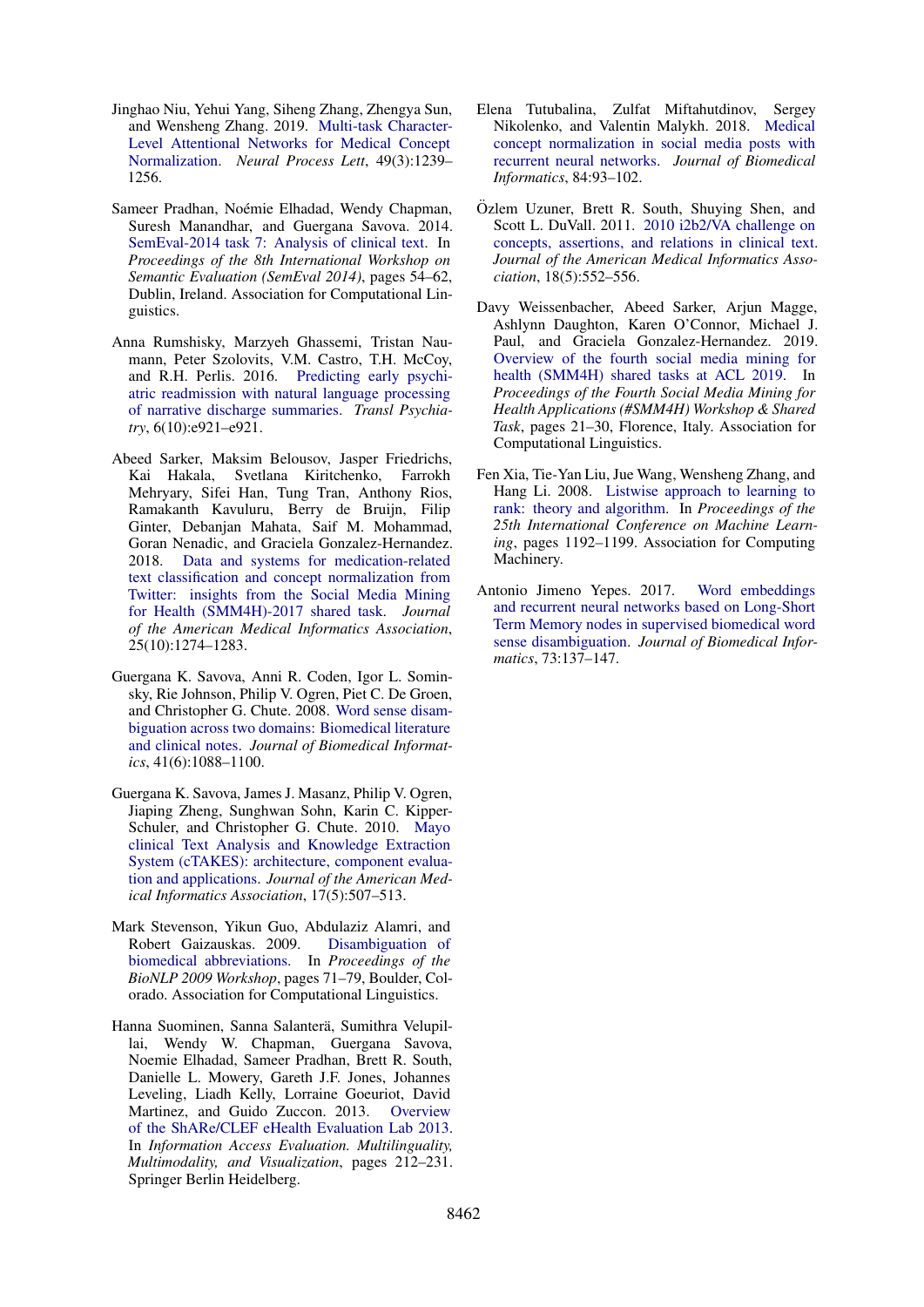## A Appendices

#### <span id="page-11-0"></span>A.1 Lucene-based dictionary look-up system

The lucene-based dictionary look-up system consists of the following components:

- <span id="page-11-2"></span>(a) Lucene index over the training data finds all CUI-less mentions that exactly match mention  $m$ .
- <span id="page-11-4"></span>(b) Lucene index over the training data finds CUIs of all training mentions that exactly match mention  $m$ .
- <span id="page-11-5"></span>(c) Lucene index over UMLS finds CUIs whose preferred name exactly matches mention m.
- <span id="page-11-6"></span>(d) Lucene index over UMLS finds CUIs where at least one synonym of the CUI exactly matches mention m.
- <span id="page-11-3"></span>(e) Lucene index over UMLS finds CUIs where at least one synonym of the CUI has high character overlap with mention  $m$ . To check the character overlap, we run the following three rules sequentially: token-level matching, fuzzy string matching with a maximum edit distance of 2, and character 3-gram matching..

See Figure [A1](#page-11-1) for the flow of execution across the components. Whenever there are multiple CUIs generated from a component [\(a\)](#page-11-2) to [\(e\)](#page-11-3), they are fed,

along with the concept mention, to the BERT-based reranker (f).

During training, we used component [\(e\)](#page-11-3) alone instead of the combination of components [\(b\)](#page-11-4)-[\(e\)](#page-11-3) to generate training instances for the BERT-based reranker (f) as it generated many more training examples and resulted in better performance on the dev set. During evaluation, we used the whole pipeline.

<span id="page-11-1"></span>

Figure A1: Architecture of the lucene-based dictionary look-up system. The edges out of a search process indicate the number of matches necessary to follow the edge. Outlined nodes are terminal states that represent the predictions of the system.